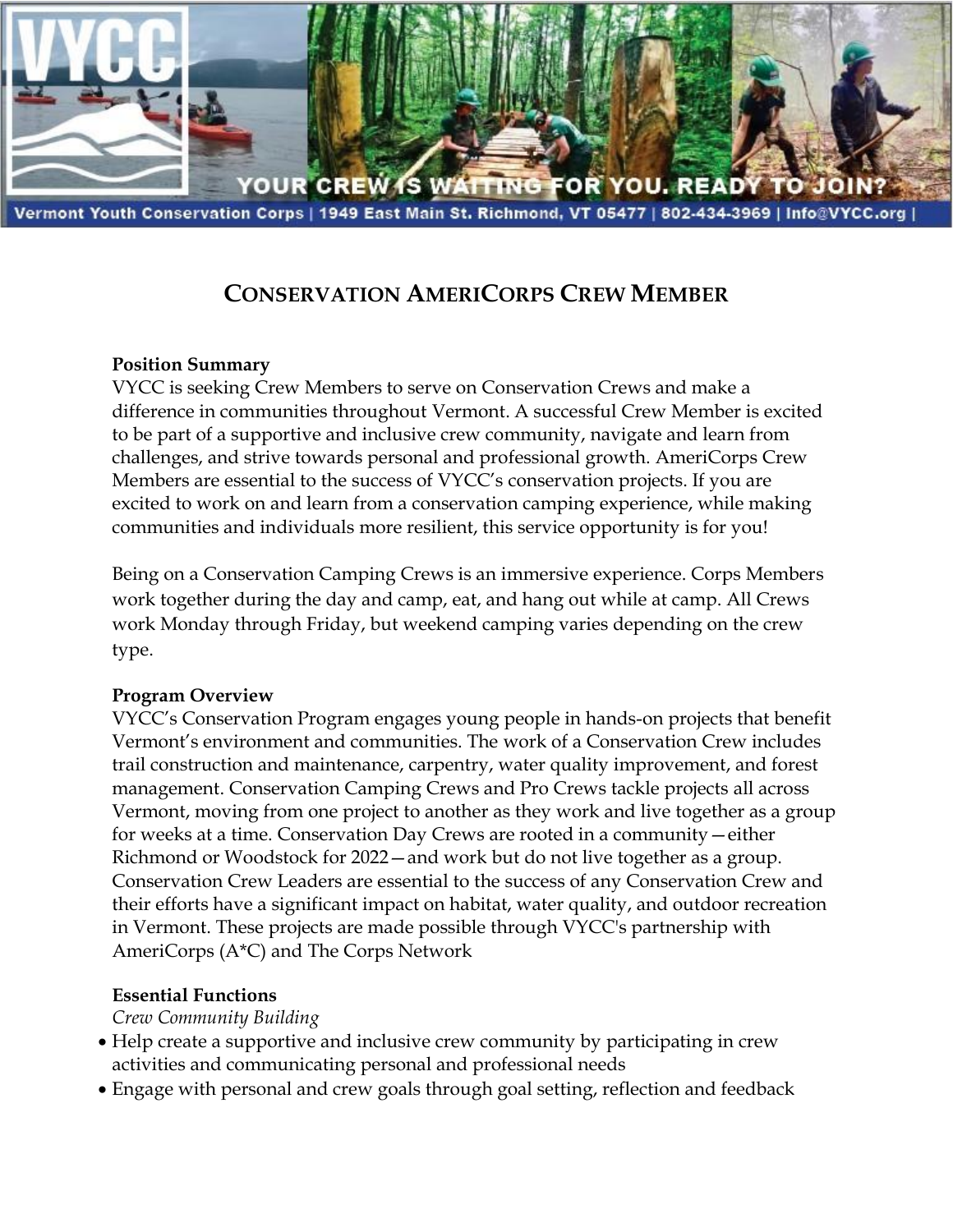- Follow all principles, practices and policies of VYCC and AmeriCorps
- Be part of a team made up of diverse individuals
- Work hard in all types of weather and environments
- Ability to adapt, grow and move outside of comfort zones

#### *Project Accomplishments*

- Complete meaningful conservation projects including, but not limited to: Trail construction and maintenance, water quality, carpentry, and forest projects
- Serve approximately 40 hours/week on projects, an additional 15 hours on community activities, education, and training

#### *Education and Training*

- Participate in AmeriCorps Orientation, pre-season training, and scheduled trainings throughout term of service
- Participate in learning and growth opportunities throughout service

#### *Safety*

- Perform service safely in all weather conditions, including bringing all safety gear to the project site and using tools and equipment properly
- Maintain a drug-free worksite and campsite

## **Required Qualifications**

- •Be a U.S. citizen, a national, or legal permanent resident non-citizen of the U.S.
- •Be at least 18 years of age
- •Be a high school graduate or have a GED certificate, or be willing to work towards their GED as part of their service-year successful completion requirement
- •Willingness to undergo a National Service Criminal History check, an Agency of Human Services check, and have not been convicted of murder or sexual assault.
- Commitment to the mission of AmeriCorps and The Corps Network

## **Preferred Qualifications**

- Clear and effectively communication skills
- Ability to care for self physically, emotionally, and socially
- An interest in making a positive impact through VYCC

#### **Weekly Schedule**

Members serve Monday-Friday, 8 hours daily. Hours are between 8:00am and 4:30pm.

## **About The Vermont Youth Conservation Corps (VYCC)**

The VYCC is a 501c3 nonprofit that provides valuable work and learning opportunities to youth and young adults from across the country and throughout Vermont. Our model is simple and effective: young people, working together, in the outdoors, on conservation and agriculture projects that have a high impact.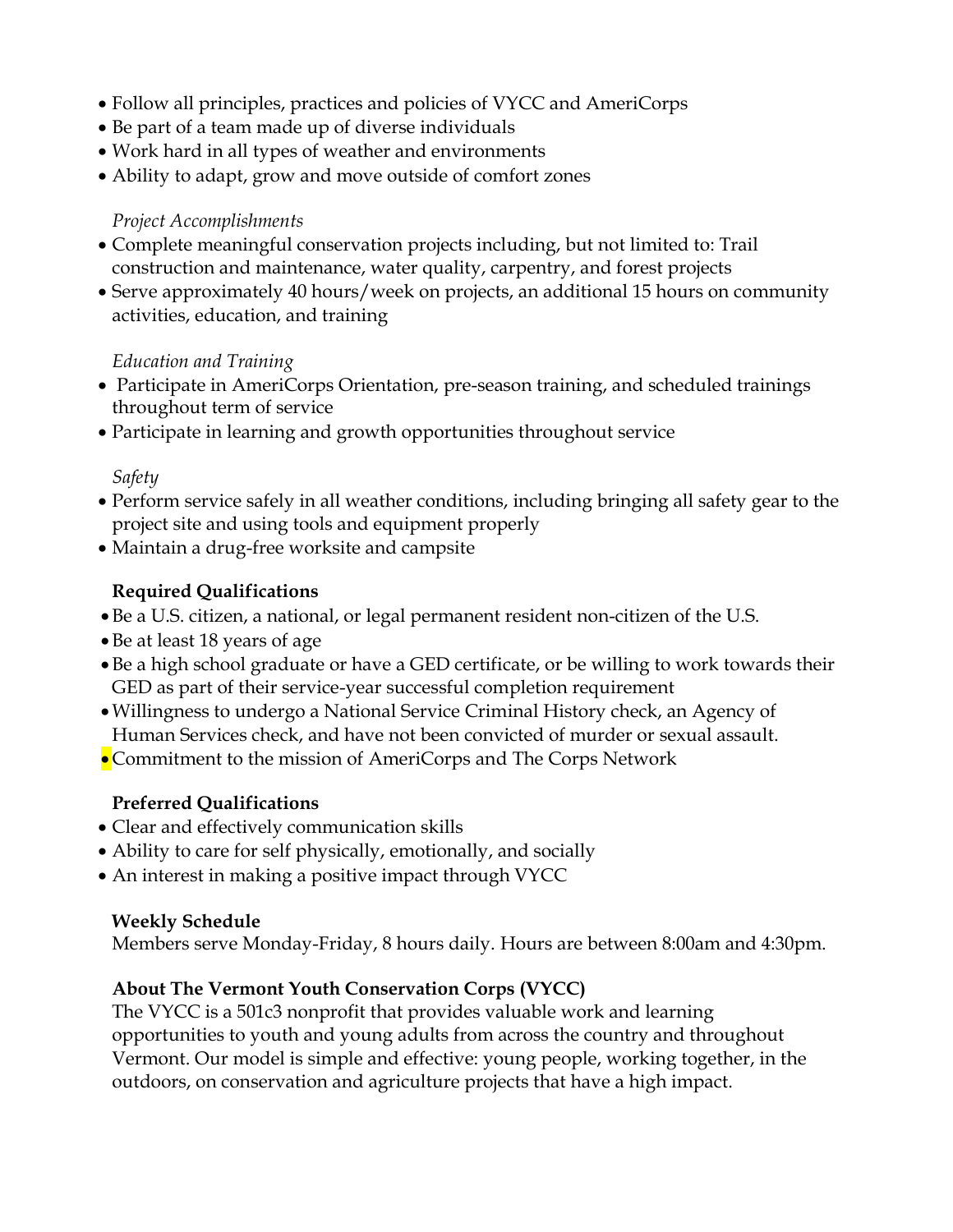## **Excellence and Equal Opportunity at VYCC**

VYCC has a deep commitment to excellence. We believe we are strongest when our team includes members with a broad range of life experiences. We strive to achieve this at all levels of our organization, and actively encourage and recruit, develop, and retain the most talented people from a diverse applicant pool. VYCC is proud to be an equal opportunity employer.

#### **Work Environment**

Corps Members spend most of their time outdoors, working with their crew while also interacting with project sponsors, community members, and VYCC staff. Positions require camping with the crew.

**Prohibited Activities:** In accordance with 45CFR 2520.65, AmeriCorps members may not perform prohibited service activities directly or indirectly while in service. The prohibited activities are outlined in one's Member Service Agreement

#### **Compensation & Benefits:**

- AmeriCorps Weekly Living Allowance:
	- o 300hr (Minimal Time Term): \$437/week
	- o 675hr (Reduced Half-Time Term): \$437/week
- Eligible for AmeriCorps [Segal Education Award](https://www.nationalservice.gov/programs/americorps/segal-americorps-education-award) upon successful completion of service (service terms vary by member)
	- o 300hr (Minimal Time Term): \$1,342.86
	- o 675hr (Reduced Half-Time Term): \$2,417.14
- On the job learning opportunities to expand technical skills and knowledge
- Career pathways support through VYCC
- Potential eligibility for student loan forbearance and interest payment
- Professional development

## **Term of Service and Dates of Service:**

300 (Minimum Time) hour between June 2022 to October 2022 675 (Reduced Half Time) hour terms between April 2022 and October 2022 Service terms and start dates vary. Fill out applicable responses below: Service Term:

Living Allowance Amount:

| <b>Printed Member Name:</b>                                                                                                                                                                                                                                                                                                                                                                                                                                                                            | <b>Member Signature:</b>    | Date: |
|--------------------------------------------------------------------------------------------------------------------------------------------------------------------------------------------------------------------------------------------------------------------------------------------------------------------------------------------------------------------------------------------------------------------------------------------------------------------------------------------------------|-----------------------------|-------|
| <b>Program Director:</b><br>$\frac{1}{2} \left( \frac{1}{2} \right) \left( \frac{1}{2} \right) \left( \frac{1}{2} \right) \left( \frac{1}{2} \right) \left( \frac{1}{2} \right) \left( \frac{1}{2} \right) \left( \frac{1}{2} \right) \left( \frac{1}{2} \right) \left( \frac{1}{2} \right) \left( \frac{1}{2} \right) \left( \frac{1}{2} \right) \left( \frac{1}{2} \right) \left( \frac{1}{2} \right) \left( \frac{1}{2} \right) \left( \frac{1}{2} \right) \left( \frac{1}{2} \right) \left( \frac$ | Program Director Signature: | Date: |

# **How to Apply**

Please apply online at VYCC.org/Join. For any questions, please contact Aimee Shafner, VYCC's Recruitment Manager, [Aimee.Shafner@vycc.org](mailto:Aimee.Shafner@vycc.org)